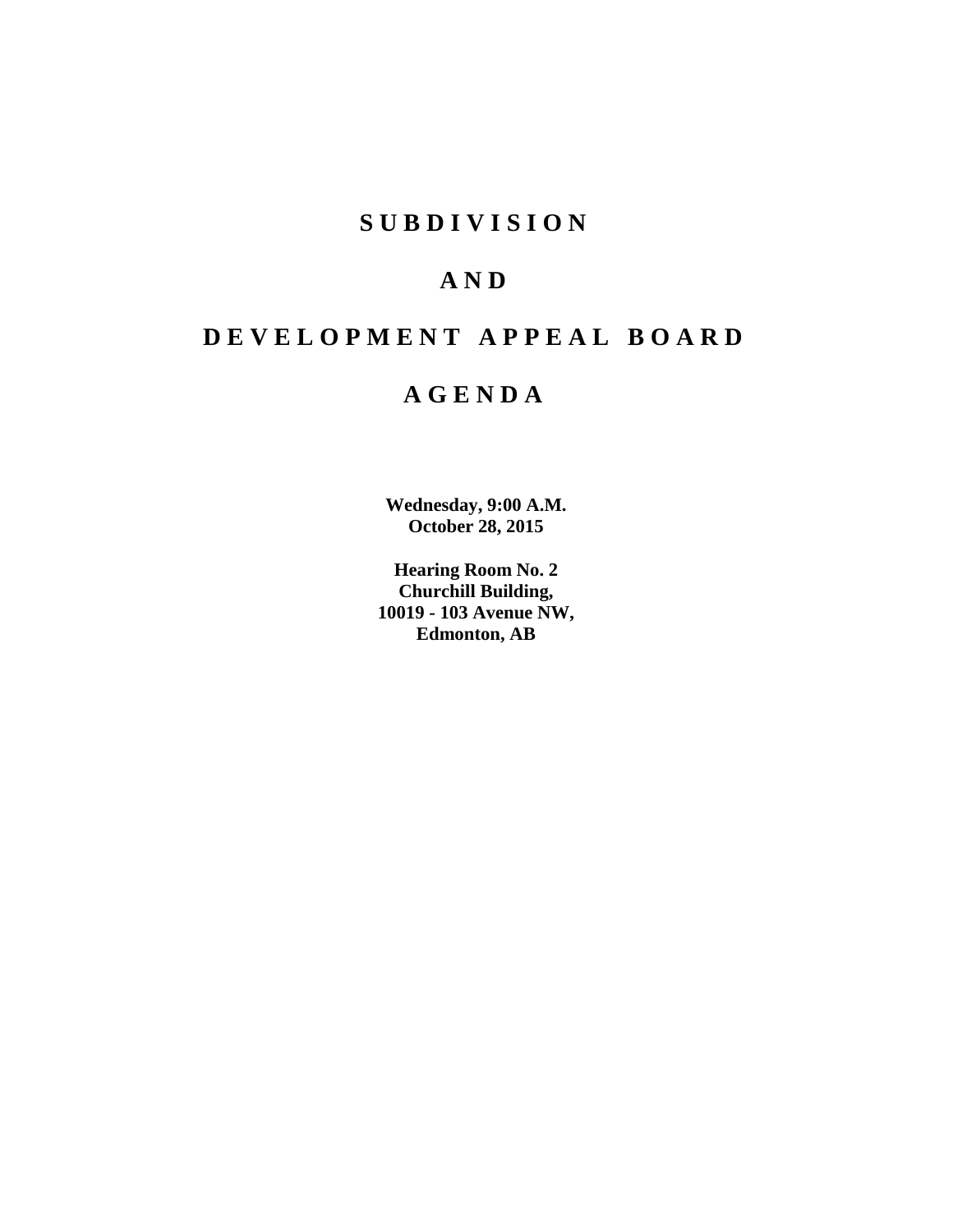| SUBDIVISION AND DEVELOPMENT APPEAL BOARD |
|------------------------------------------|
| <b>HEARING ROOM NO. 2</b>                |

| I            | 9:00 A.M.    | SDAB-D-15-249 |                                                                                                                                                                                                                       |
|--------------|--------------|---------------|-----------------------------------------------------------------------------------------------------------------------------------------------------------------------------------------------------------------------|
|              |              |               | Change the Use from Professional, Financial,<br>and Office Support Services to Commercial<br>Schools with accessory Health Services (SAFE<br>Youth & Family Centre - 36 seats)                                        |
|              |              |               | 202, 4103 - 97 Street NW, 4103C - 97 Street<br><b>NW</b><br>Project No.: 178454710-001                                                                                                                                |
|              |              |               |                                                                                                                                                                                                                       |
| $\mathbf{H}$ | $1:00$ P.M.  | SDAB-D-15-250 |                                                                                                                                                                                                                       |
|              |              |               | Change the digital panels of a Freestanding<br>Minor Digital On-Premises Off-Premises Sign<br>from [3.1 m x 3.1 m] to $[6.1 \text{ m x 3.1 m}]$ -<br>increase to the sign and copy areas (PARSONS)<br><b>CENTRE</b> ) |
|              |              |               | 2951 Ellwood Drive SW, 2907 Ellwood Drive<br><b>SW</b>                                                                                                                                                                |
|              |              |               | Project No.: 073174988-005                                                                                                                                                                                            |
|              |              |               |                                                                                                                                                                                                                       |
|              | <b>NOTE:</b> |               | Unless otherwise stated, all references to "Section numbers" refer to<br>the authority under the Edmonton Zoning Bylaw 12800.                                                                                         |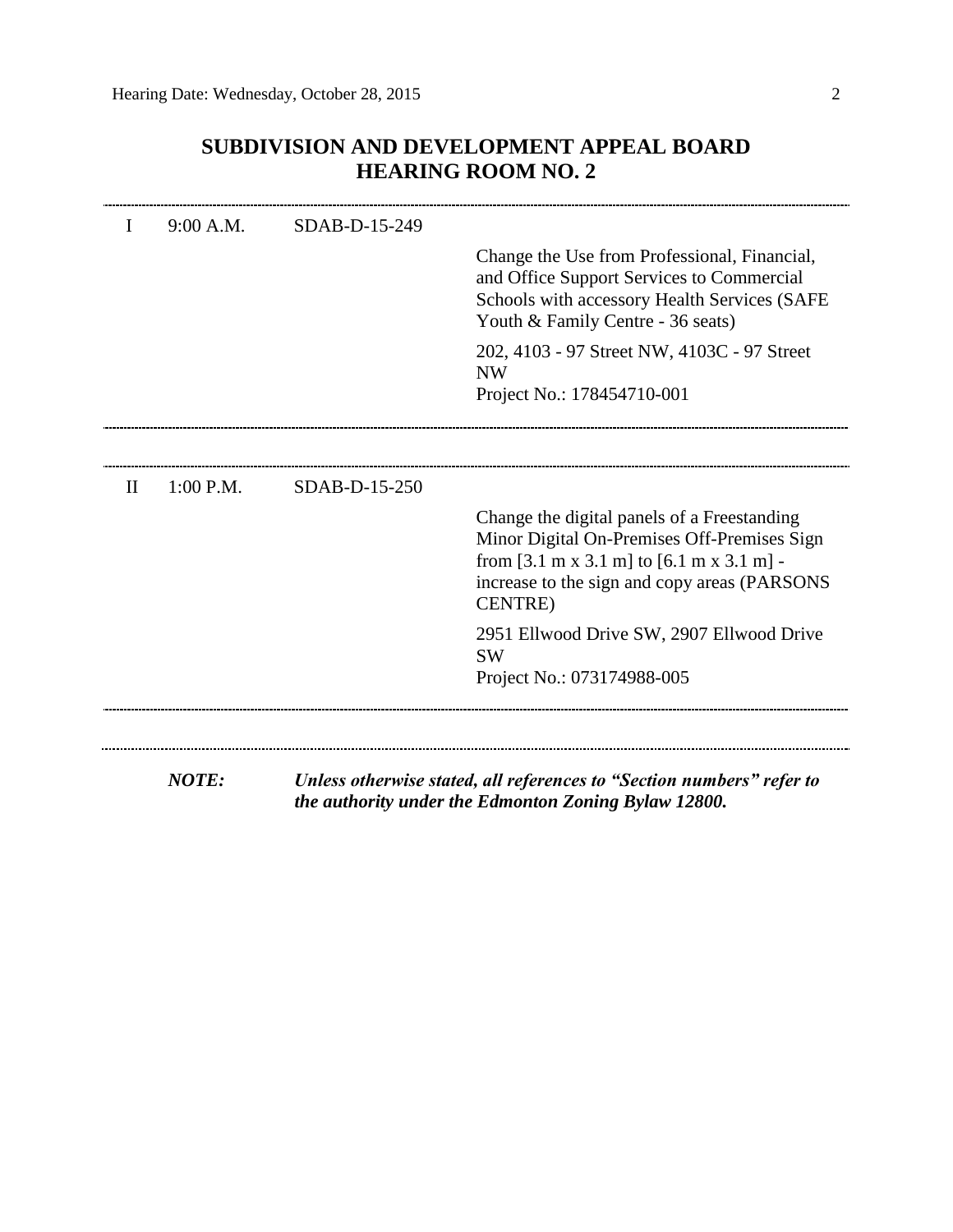#### **ITEM I: 9:00 A.M. FILE: SDAB-D-15-249**

## AN APPEAL FROM THE DECISION OF THE DEVELOPMENT OFFICER BY AN ADJACENT PROPERTY OWNER

APPELLANT:

APPLICATION NO.: 178454710-001

ADDRESS OF APPELLANT:

APPLICATION TO: Change the Use from Professional, Financial, and Office Support Services to Commercial Schools with accessory Health Services (SAFE Youth & Family Centre - 36 seats)

DECISION OF THE DEVELOPMENT AUTHORITY: Approved with Notices

DECISION DATE: September 23, 2015

DATE OF APPEAL: October 6, 2015

ADDRESS OF RESPONDENT: 4103C - 97 STREET NW

MUNICIPAL DESCRIPTION

OVERLAY: N/A

STATUTORY PLAN: N/A

NOTIFICATION PERIOD: Sep 29, 2015 through Oct 12, 2015

RESPONDENT: Safe Youth & Family Centre

OF SUBJECT PROPERTY: 202, 4103 - 97 Street NW, 4103C - 97 Street NW

LEGAL DESCRIPTION: Plan 1321990 Unit 6, Condo Common Area (Plan 1321990)

ZONE: IB Industrial Business Zone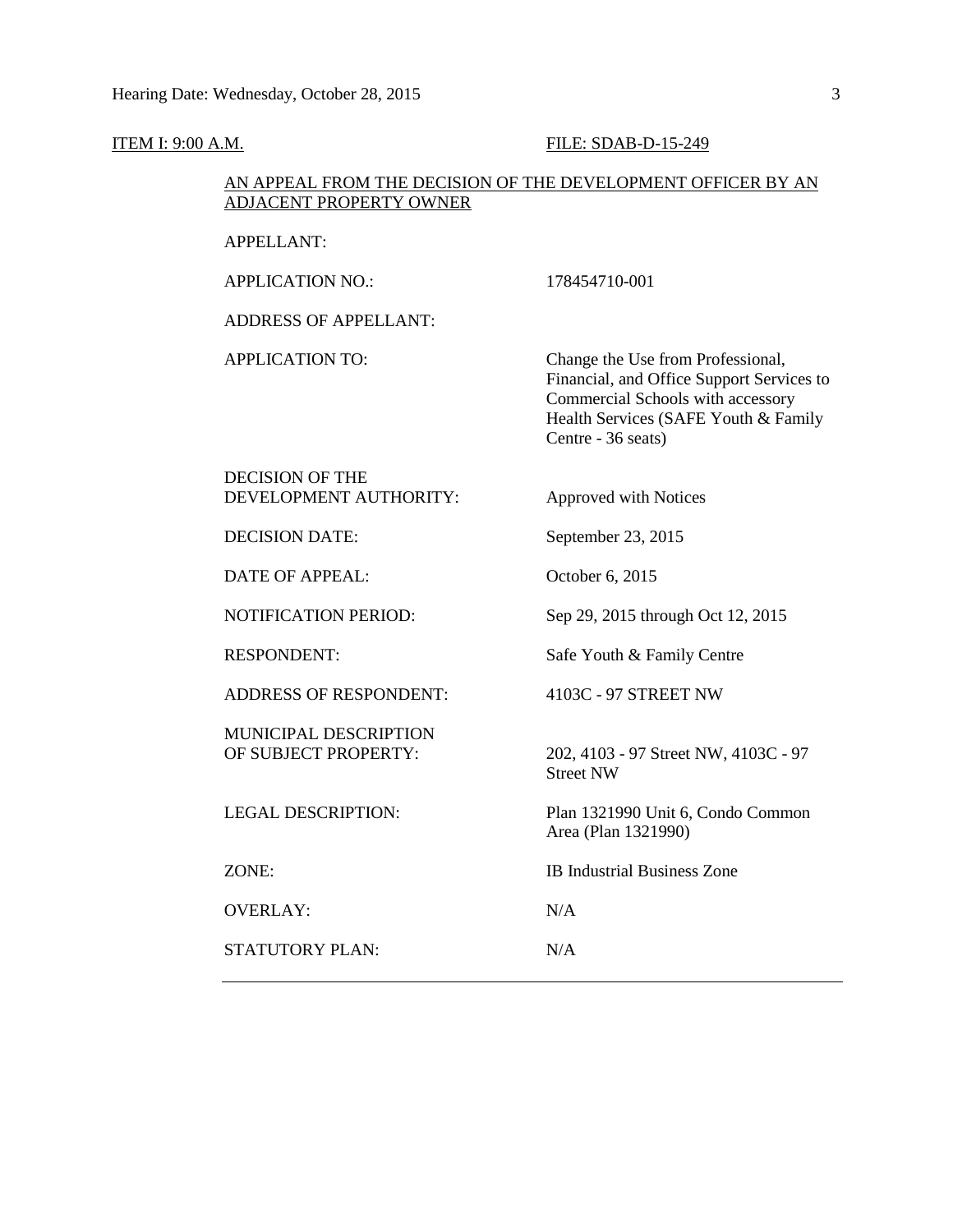#### *Grounds for Appeal*

The Appellant provided the following reasons for appealing the decision of the Development Authority:

> We are in receipt of your notice as listed above. Upon review of the decision made by the City of Edmonton we are not in agreement with your decision and this is an official appeal of the decision. The current use of the property is Professional and Office Support. Changing to Commercial Schools with accessory Health Services will not work for the current occupants of the building. When asked I was told by the tenants ?we would not have purchased and occupied the current space if the building had such the proposed zoning?. The development zoning was in place to protect the current tenants (owners) and the change could cause harm to the businesses in the space. We, the current occupants (owners) would be pleased to further discuss this matter with you. [unedited]

#### *General Matters*

#### **Appeal Information:**

The decision of the Development Authority was appealed by an adjacent property owner.

The *Municipal Government Act*, RSA 2000, c M-26 states the following:

#### **Grounds for Appeal**

**685(2)** In addition to an applicant under subsection (1), any person affected by an order, decision or development permit made or issued by a development authority may appeal to the subdivision and development appeal board.

#### **Appeals**

**686(1)** A development appeal to a subdivision and development appeal board is commenced by filing a notice of the appeal, containing reasons, with the board within 14 days,

 $(a)$  …

 (b) in the case of an appeal made by a person referred to in section 685(2), after the date on which the notice of the issuance of the permit was given in accordance with the land use bylaw.

The decision of the Development Authority was dated September 23, 2015. The Notice of Appeal Period started on September 29, 2015 and expired on October 12, 2015. The Notice of Appeal was filed on October 6, 2015.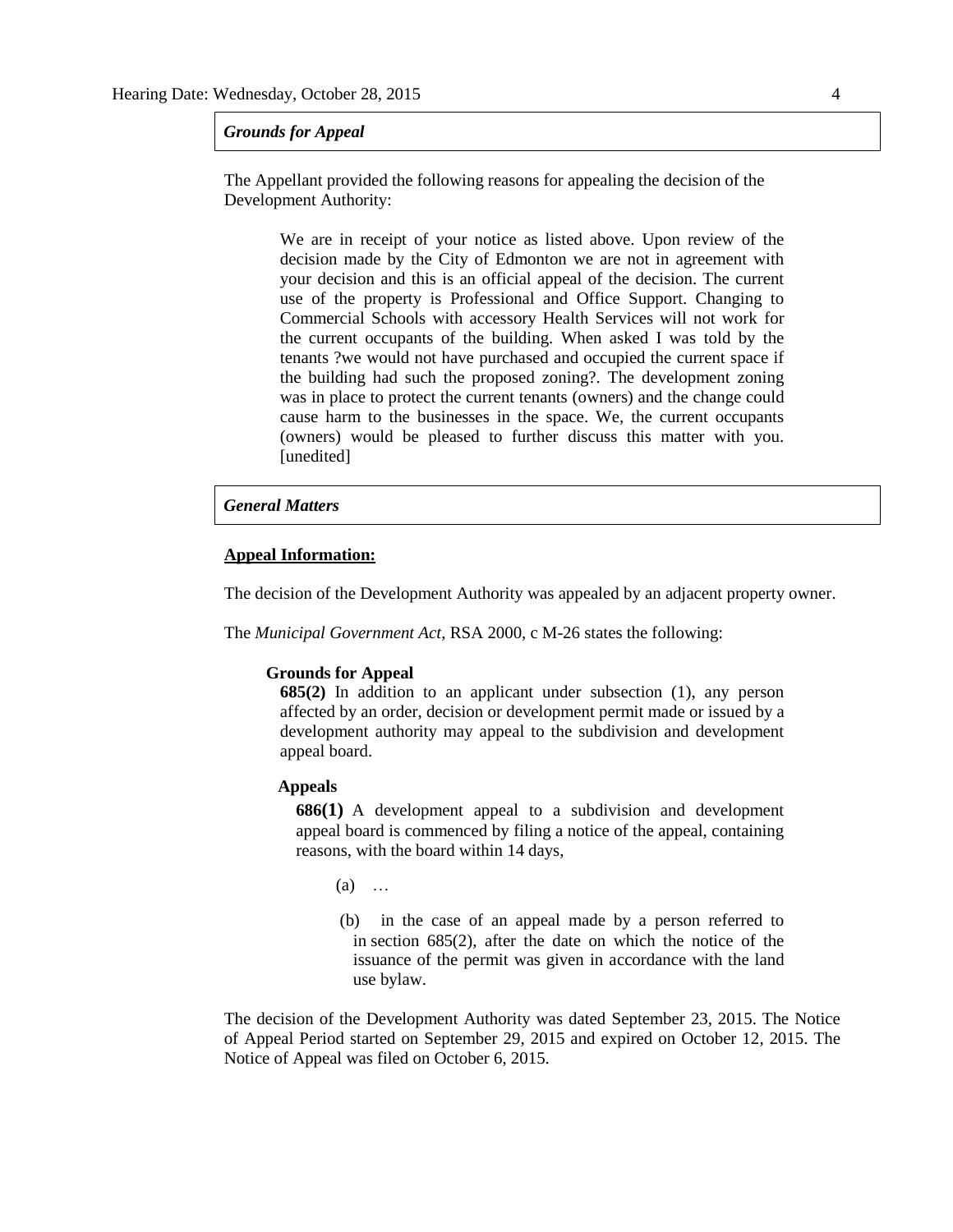#### **General Provisions from the** *Edmonton Zoning Bylaw:*

#### Section 400.1 states that the **General Purpose** of the **IB Industrial Business Zone** is:

…to provide for industrial businesses that carry out their operations such that no nuisance is created or apparent outside an enclosed building and such that the Zone is compatible with any adjacent non-industrial Zone, and to accommodate limited, compatible non-industrial businesses. This Zone should normally be located on the periphery of industrial areas and adjacent to arterial or major collector roadways.

Under Section 400.2(10), **Professional, Financial and Office Support Services** is a **Permitted Use** in the IB Industrial Business Zone.

Section 7.4(42) defines **Professional, Financial and Office Support Services** as follows:

…development primarily used for the provision of professional, management, administrative, consulting, and financial services, but does not include Health Services or Government Services. Typical Uses include: the offices of lawyers, accountants, engineers, and architects; offices for real estate and insurance firms; clerical, secretarial, employment, telephone answering, and similar office support services; and banks, credit unions, loan offices and similar financial Uses.

Under Sections 400.3(6) and 400.3(14), **Commercial Schools** and **Health Services** are, respectively, **Discretionary Uses** in the IB Industrial Business Zone.

Section 7.4(10) defines **Commercial Schools** as follows:

…development used for training and instruction in a specific trade, skill, service or artistic endeavour. This Use Class does not include schools defined as Public Education Services or Private Education Services. Typical Uses include secretarial, business, hairdressing, beauty culture, dancing or music schools.

Section 7.4(24) defines **Health Services** as follows:

…development used for the provision of physical and mental Health Services on an out-patient basis. Services may be of a preventive, diagnostic, treatment, therapeutic, rehabilitative, or counseling nature. Typical Uses include medical and dental offices, health clinics and counseling services.

### *Permit Conditions and Variances*

The Development Permit was issued with standard conditions and advisements (see pages 7-9 of this agenda). There were no variances or relaxations to the *Edmonton Zoning Bylaw,* but adjacent property owners were notified because the proposed Uses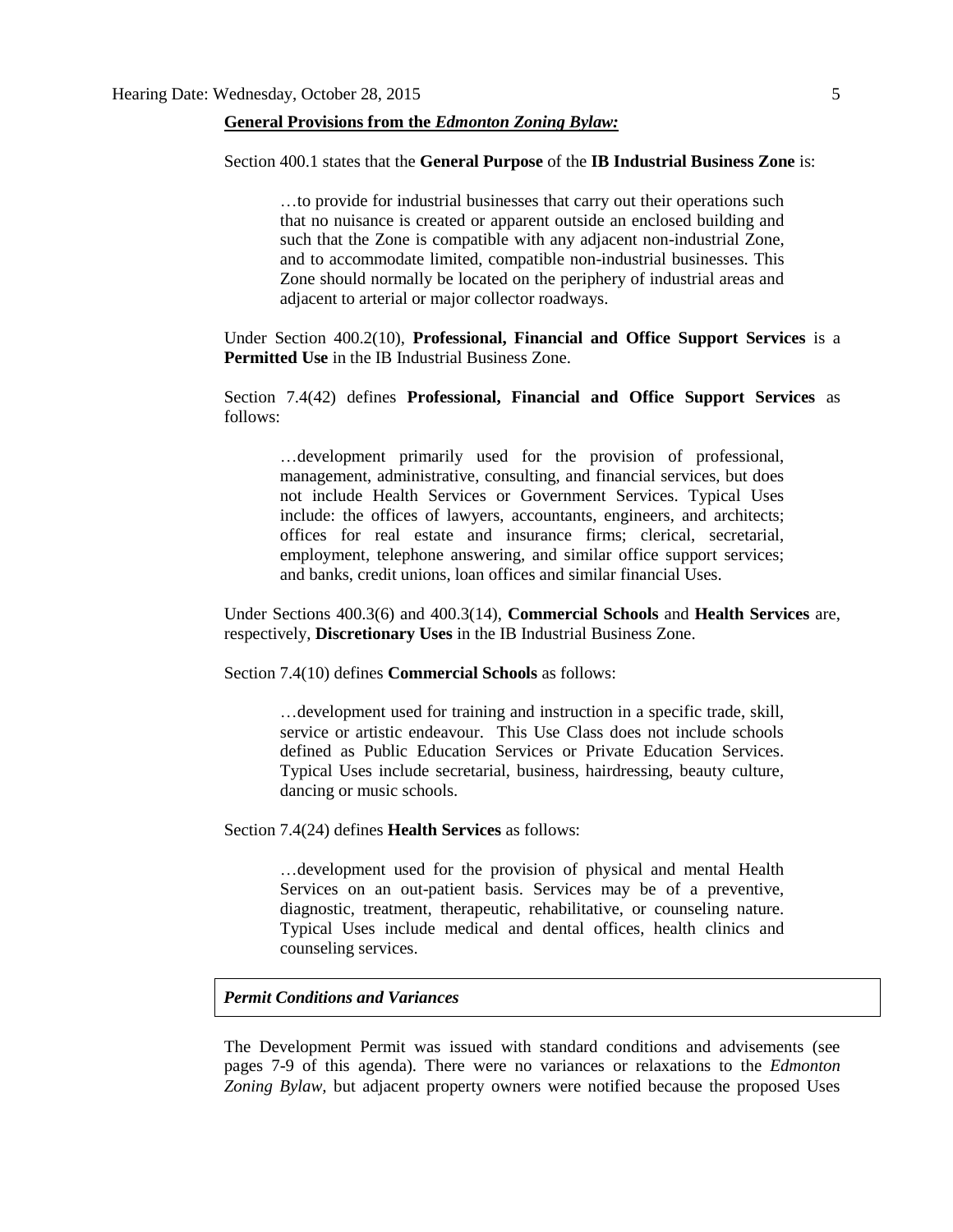(Commercial Schools and Health Services) are Discretionary under the IB Industrial Business Zone.

## Notice to Applicant/Appellant

Provincial legislation requires that the Subdivision and Development Appeal Board issue its official decision in writing within fifteen days of the conclusion of the hearing. Bylaw No. 11136 requires that a verbal announcement of the Board's decision shall be made at the conclusion of the hearing of an appeal, but the verbal decision is not final nor binding on the Board until the decision has been given in writing in accordance with the *Municipal Government Act.*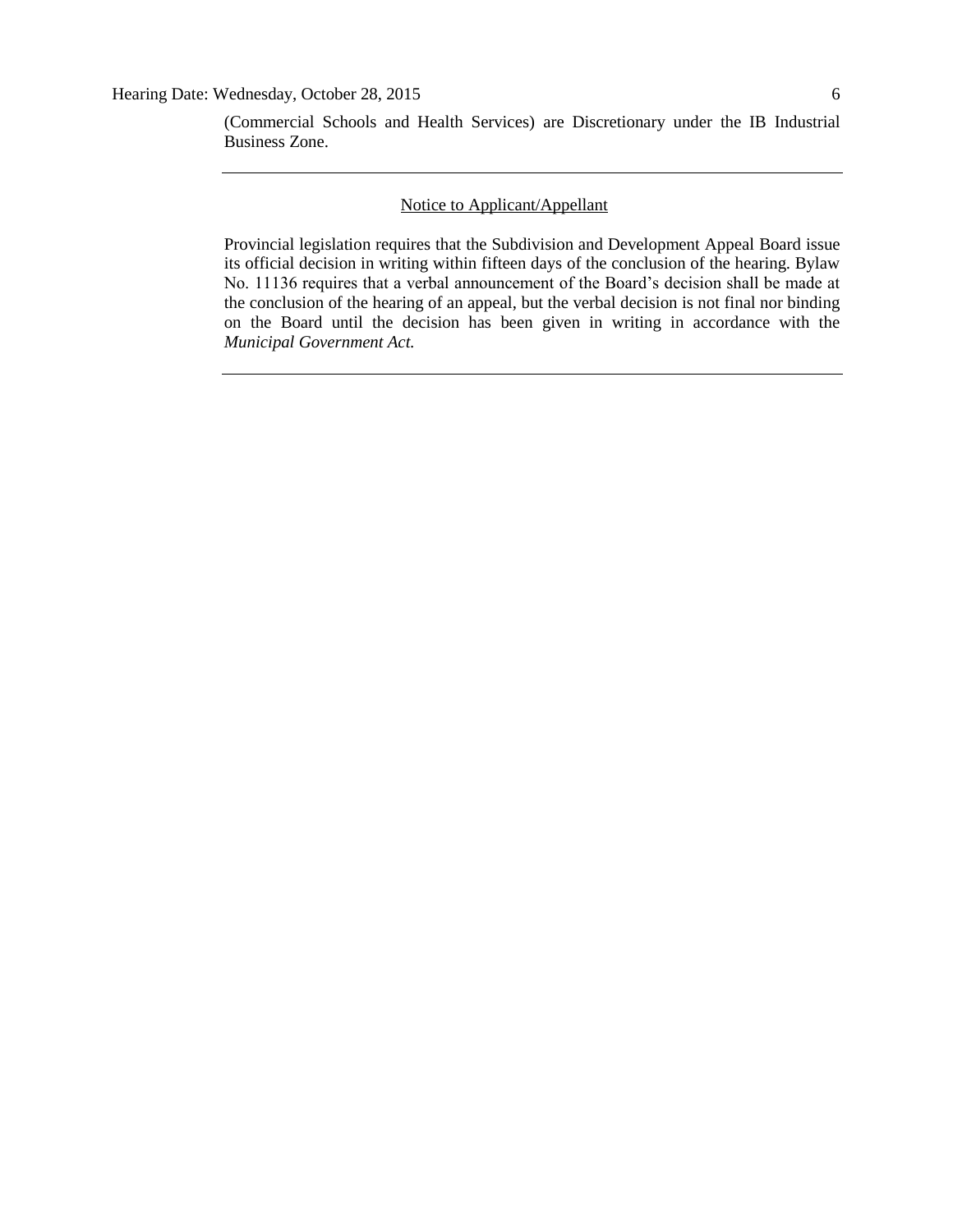| <b>Major Development Permit</b><br>This document is a record of a Development Permit application, and a record of the decision for the undertaking described below, subject to<br>the limitations and conditions of this permit, of the Edmonton Zoning Bylaw 12800 as amended.<br><b>Applicant</b><br><b>Property Address(es) and Legal Description(s)</b><br>4103C - 97 STREET NW<br>Condo Common Area (Plan 1321990)<br>SAFE YOUTH & FAMILY CENTRE<br>202, 4103 - 97 STREET NW<br>Plan 1321990 Unit 6<br><b>Specific Address(es)</b><br>202, 4103 - 97 STREET NW<br>Suite:<br>Entryway: 4103 - 97 STREET NW<br>4103 - 97 STREET NW<br>Building:<br><b>Scope of Permit</b><br>To change the Use from Professional, Financial, and Office Support Services to Commercial Schools with accessory Health Services<br>(SAFE Youth & Family Centre - 36 seats)<br><b>Permit Details</b><br><b>Contact Person:</b><br>Class of Permit: Class B<br>Gross Floor Area (sq.m.): 183.02<br>Lot Grading Needed?: N<br>New Sewer Service Required: N<br>NumberOfMainFloorDwellings: 0<br>Site Area (sq. m.): 5581.68<br>Stat. Plan Overlay/Annex Area: (none)<br>I/We certify that the above noted details are correct.<br>Applicant signature:<br><b>Development Permit Decision</b><br>Approved | <b>Umönton</b> | Project Number: 178454710-001<br><b>Application Date:</b><br>AUG 31, 2015<br>Printed:<br>October 20, 2015 at 12:22 PM<br>$1$ of $3$<br>Page: |
|----------------------------------------------------------------------------------------------------------------------------------------------------------------------------------------------------------------------------------------------------------------------------------------------------------------------------------------------------------------------------------------------------------------------------------------------------------------------------------------------------------------------------------------------------------------------------------------------------------------------------------------------------------------------------------------------------------------------------------------------------------------------------------------------------------------------------------------------------------------------------------------------------------------------------------------------------------------------------------------------------------------------------------------------------------------------------------------------------------------------------------------------------------------------------------------------------------------------------------------------------------------------------------------|----------------|----------------------------------------------------------------------------------------------------------------------------------------------|
|                                                                                                                                                                                                                                                                                                                                                                                                                                                                                                                                                                                                                                                                                                                                                                                                                                                                                                                                                                                                                                                                                                                                                                                                                                                                                        |                |                                                                                                                                              |
|                                                                                                                                                                                                                                                                                                                                                                                                                                                                                                                                                                                                                                                                                                                                                                                                                                                                                                                                                                                                                                                                                                                                                                                                                                                                                        |                |                                                                                                                                              |
|                                                                                                                                                                                                                                                                                                                                                                                                                                                                                                                                                                                                                                                                                                                                                                                                                                                                                                                                                                                                                                                                                                                                                                                                                                                                                        |                |                                                                                                                                              |
|                                                                                                                                                                                                                                                                                                                                                                                                                                                                                                                                                                                                                                                                                                                                                                                                                                                                                                                                                                                                                                                                                                                                                                                                                                                                                        |                |                                                                                                                                              |
|                                                                                                                                                                                                                                                                                                                                                                                                                                                                                                                                                                                                                                                                                                                                                                                                                                                                                                                                                                                                                                                                                                                                                                                                                                                                                        |                |                                                                                                                                              |
|                                                                                                                                                                                                                                                                                                                                                                                                                                                                                                                                                                                                                                                                                                                                                                                                                                                                                                                                                                                                                                                                                                                                                                                                                                                                                        |                |                                                                                                                                              |
|                                                                                                                                                                                                                                                                                                                                                                                                                                                                                                                                                                                                                                                                                                                                                                                                                                                                                                                                                                                                                                                                                                                                                                                                                                                                                        |                |                                                                                                                                              |
|                                                                                                                                                                                                                                                                                                                                                                                                                                                                                                                                                                                                                                                                                                                                                                                                                                                                                                                                                                                                                                                                                                                                                                                                                                                                                        |                |                                                                                                                                              |
|                                                                                                                                                                                                                                                                                                                                                                                                                                                                                                                                                                                                                                                                                                                                                                                                                                                                                                                                                                                                                                                                                                                                                                                                                                                                                        |                |                                                                                                                                              |
|                                                                                                                                                                                                                                                                                                                                                                                                                                                                                                                                                                                                                                                                                                                                                                                                                                                                                                                                                                                                                                                                                                                                                                                                                                                                                        |                |                                                                                                                                              |
|                                                                                                                                                                                                                                                                                                                                                                                                                                                                                                                                                                                                                                                                                                                                                                                                                                                                                                                                                                                                                                                                                                                                                                                                                                                                                        |                |                                                                                                                                              |
|                                                                                                                                                                                                                                                                                                                                                                                                                                                                                                                                                                                                                                                                                                                                                                                                                                                                                                                                                                                                                                                                                                                                                                                                                                                                                        |                |                                                                                                                                              |
|                                                                                                                                                                                                                                                                                                                                                                                                                                                                                                                                                                                                                                                                                                                                                                                                                                                                                                                                                                                                                                                                                                                                                                                                                                                                                        |                |                                                                                                                                              |
| The permit holder is advised to read the reverse for important information concerning this decision.                                                                                                                                                                                                                                                                                                                                                                                                                                                                                                                                                                                                                                                                                                                                                                                                                                                                                                                                                                                                                                                                                                                                                                                   |                |                                                                                                                                              |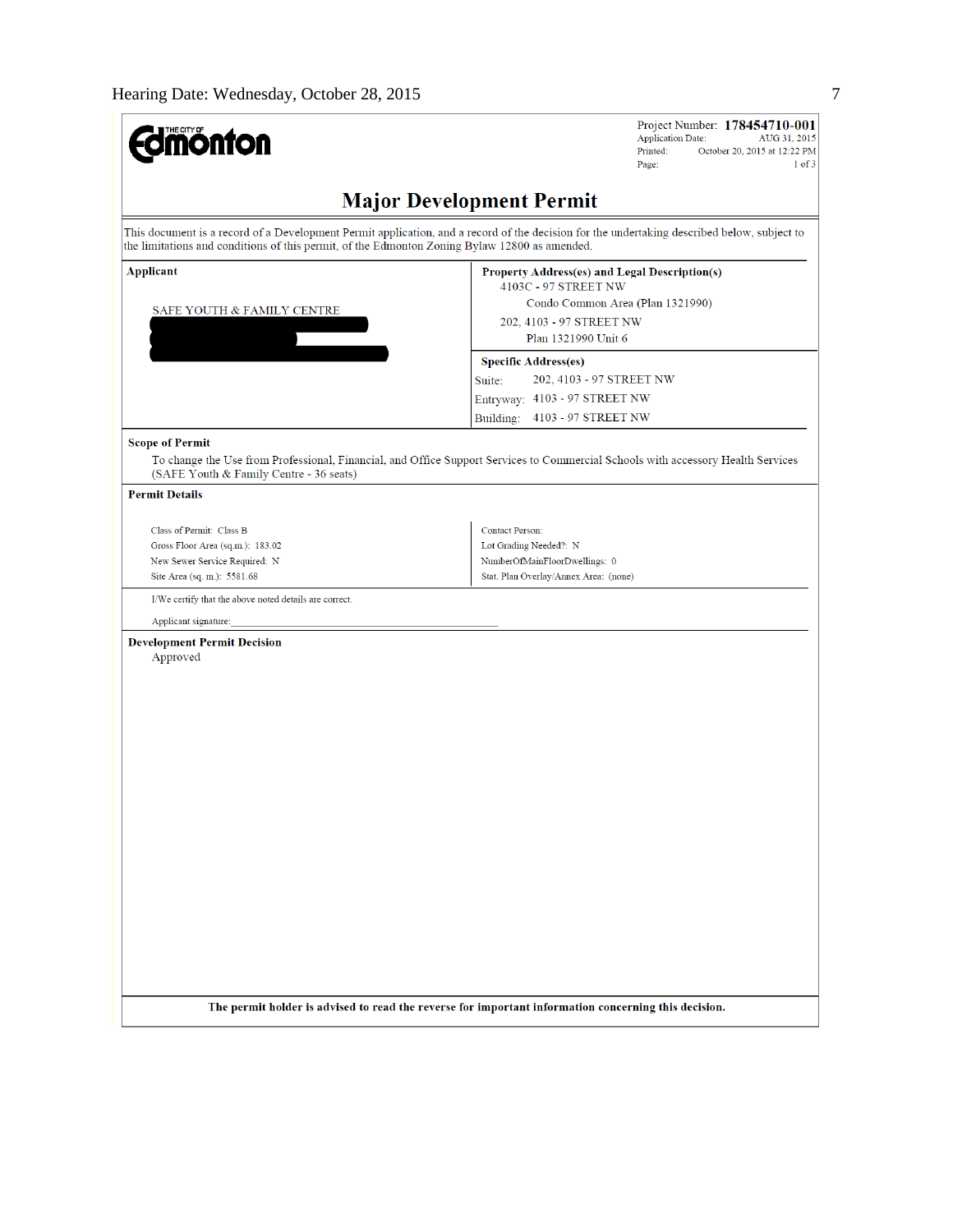

Project Number: 178454710-001 **Application Date:** AUG 31, 2015 October 20, 2015 at 12:22 PM  $2$  of  $3$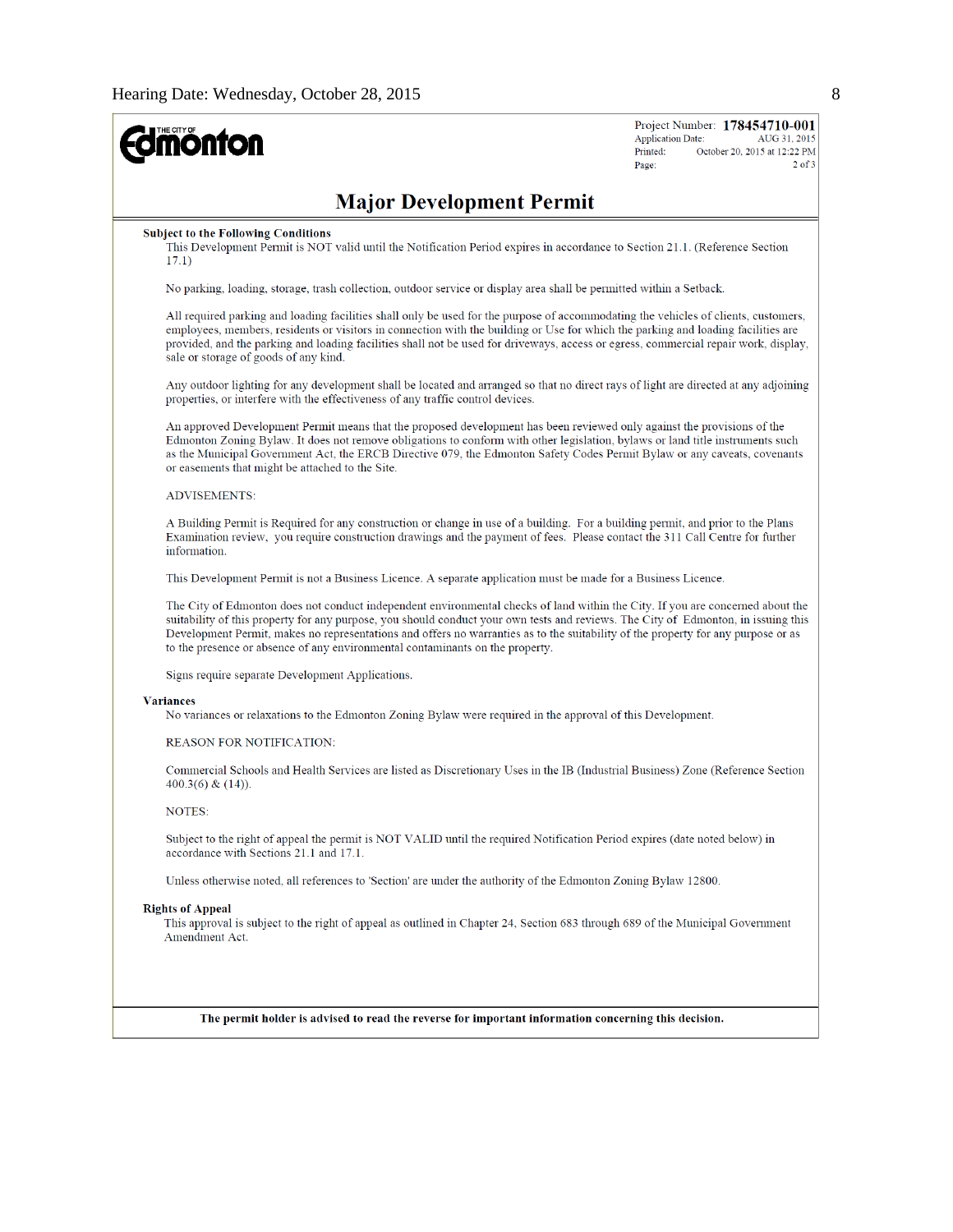

Project Number: 178454710-001<br>Application Date: AUG 31, 2015<br>Printed: October 20, 2015 at 12:22 PM Page: 3 of 3

# **Major Development Permit**

| Issue Date: Sep 23, 2015<br>Notice Period Begins: Sep 29, 2015 |                                           | Development Authority: LEE, CHRISTIAN<br>Ends:Oct 12, 2015 |                                  |                                                  |  |
|----------------------------------------------------------------|-------------------------------------------|------------------------------------------------------------|----------------------------------|--------------------------------------------------|--|
|                                                                |                                           |                                                            |                                  |                                                  |  |
| Fees<br>Major Dev. Application Fee<br>DP Notification Fee      | <b>Fee Amount</b><br>\$316.00<br>\$100.00 | <b>Amount Paid</b><br>\$316.00<br>\$100.00                 | Receipt#<br>02712590<br>02712590 | <b>Date Paid</b><br>Aug 31, 2015<br>Aug 31, 2015 |  |
| <b>Total GST Amount:</b>                                       | \$0.00                                    |                                                            |                                  |                                                  |  |
| Totals for Permit:                                             | \$416.00                                  | \$416.00                                                   |                                  |                                                  |  |
|                                                                |                                           |                                                            |                                  |                                                  |  |
|                                                                |                                           |                                                            |                                  |                                                  |  |
|                                                                |                                           |                                                            |                                  |                                                  |  |
|                                                                |                                           |                                                            |                                  |                                                  |  |
|                                                                |                                           |                                                            |                                  |                                                  |  |
|                                                                |                                           |                                                            |                                  |                                                  |  |
|                                                                |                                           |                                                            |                                  |                                                  |  |
|                                                                |                                           |                                                            |                                  |                                                  |  |
|                                                                |                                           |                                                            |                                  |                                                  |  |
|                                                                |                                           |                                                            |                                  |                                                  |  |
|                                                                |                                           |                                                            |                                  |                                                  |  |
|                                                                |                                           |                                                            |                                  |                                                  |  |
|                                                                |                                           |                                                            |                                  |                                                  |  |
|                                                                |                                           |                                                            |                                  |                                                  |  |
|                                                                |                                           |                                                            |                                  |                                                  |  |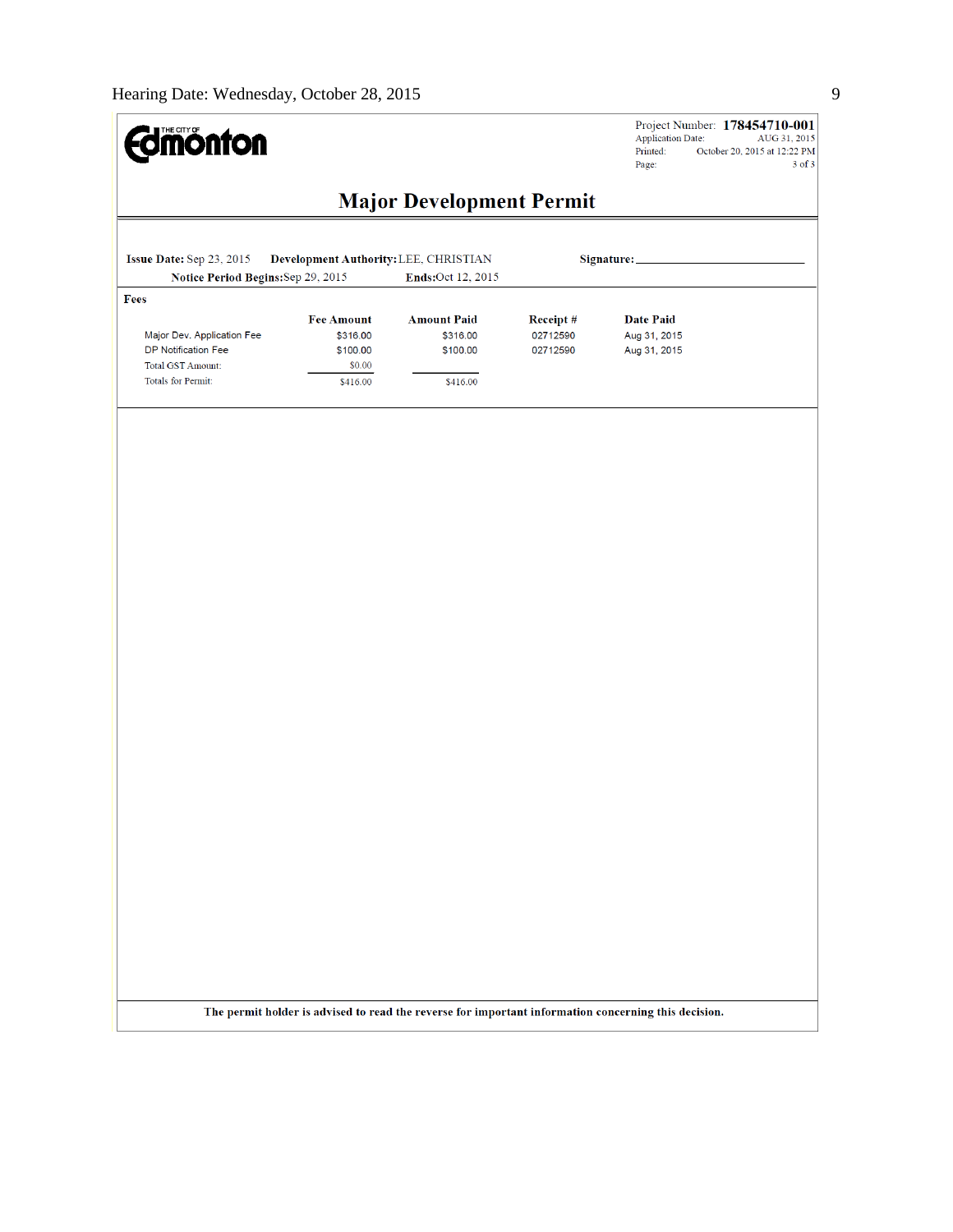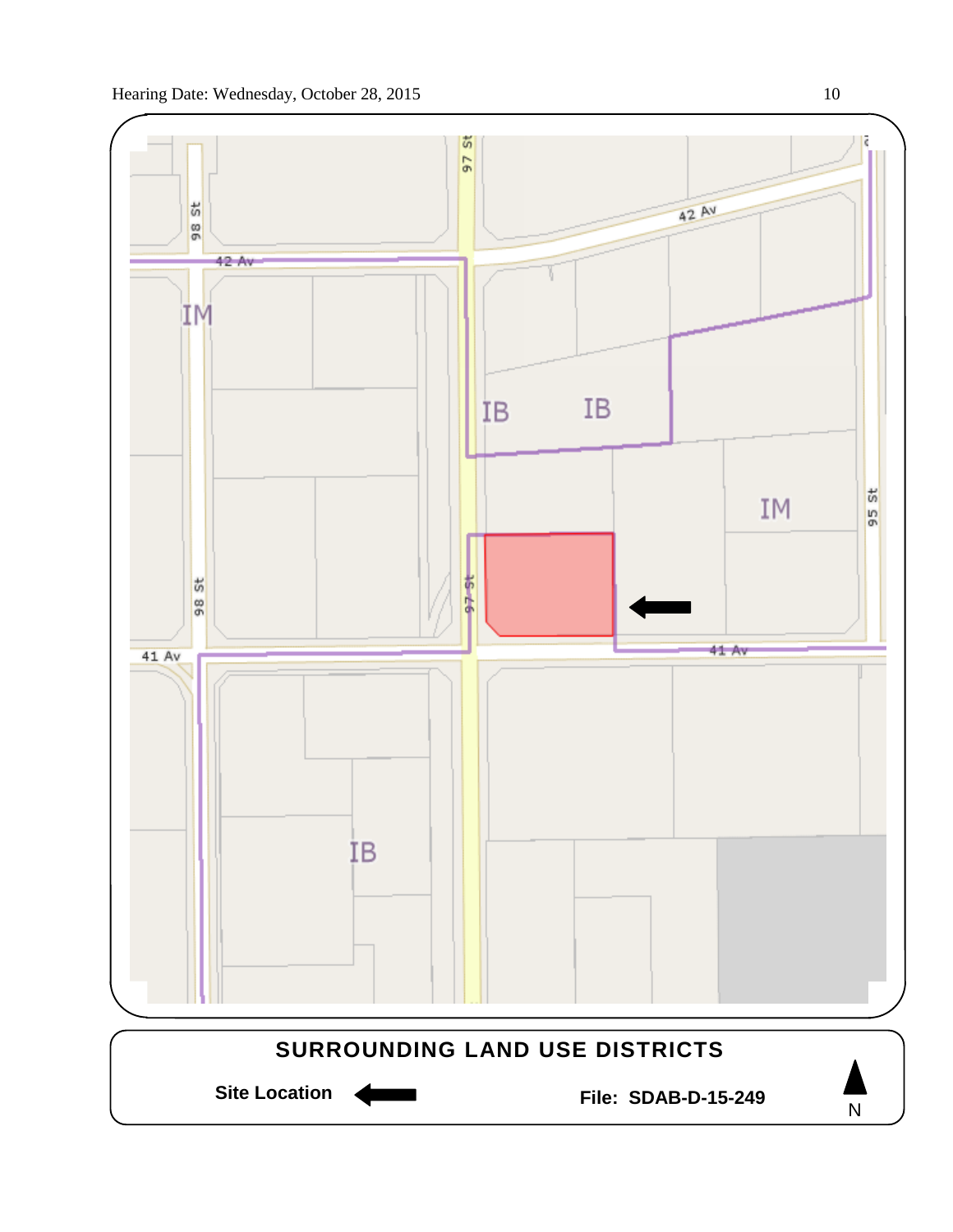| ITEM II: 1:00 P.M.                                     |                                                  | FILE: SDAB-D-15-250                                                                                                                                                                                                   |
|--------------------------------------------------------|--------------------------------------------------|-----------------------------------------------------------------------------------------------------------------------------------------------------------------------------------------------------------------------|
| AN APPEAL FROM THE DECISION OF THE DEVELOPMENT OFFICER |                                                  |                                                                                                                                                                                                                       |
|                                                        | <b>APPELLANT:</b>                                |                                                                                                                                                                                                                       |
|                                                        | <b>APPLICATION NO.:</b>                          | 073174988-005                                                                                                                                                                                                         |
|                                                        | <b>ADDRESS OF APPELLANT:</b>                     |                                                                                                                                                                                                                       |
|                                                        | <b>APPLICATION TO:</b>                           | Change the digital panels of a<br>Freestanding Minor Digital On-Premises<br>Off-Premises Sign from [3.1 m x 3.1 m] to<br>$[6.1 \text{ m x } 3.1 \text{ m}]$ - increase to the sign and<br>copy areas (PARSONS CENTRE) |
|                                                        | <b>DECISION OF THE</b><br>DEVELOPMENT AUTHORITY: | Refused                                                                                                                                                                                                               |
|                                                        | <b>DECISION DATE:</b>                            | July 24, 2015                                                                                                                                                                                                         |
|                                                        | <b>DATE OF APPEAL:</b>                           | October 5, 2015                                                                                                                                                                                                       |
|                                                        | MUNICIPAL DESCRIPTION<br>OF SUBJECT PROPERTY:    | 2951 Ellwood Drive SW<br>2907 Ellwood Drive SW                                                                                                                                                                        |
|                                                        | <b>LEGAL DESCRIPTION:</b>                        | Condo Common Area (Plan<br>1024895,0920843,0920863), Plan<br>0920863 Unit 19                                                                                                                                          |
|                                                        | ZONE:                                            | EIB Ellerslie Industrial Business Zone,                                                                                                                                                                               |
|                                                        | <b>OVERLAY:</b>                                  | Special Area Ellerslie Industrial                                                                                                                                                                                     |
|                                                        | <b>STATUTORY PLAN:</b>                           | Ellerslie Area Structure Plan                                                                                                                                                                                         |
|                                                        |                                                  |                                                                                                                                                                                                                       |

## *Grounds for Appeal*

The Appellant provided the following reasons for appealing the decision of the Development Authority:

We are appealing this decision because we feel that the sign being cantilevered into the parking will not change the distance from the edge of the sign to the property line. There are other signs over 8.0 square metres along Parsons Road that are located within these setbacks. *(Reasons received by email on October 21, 2015)*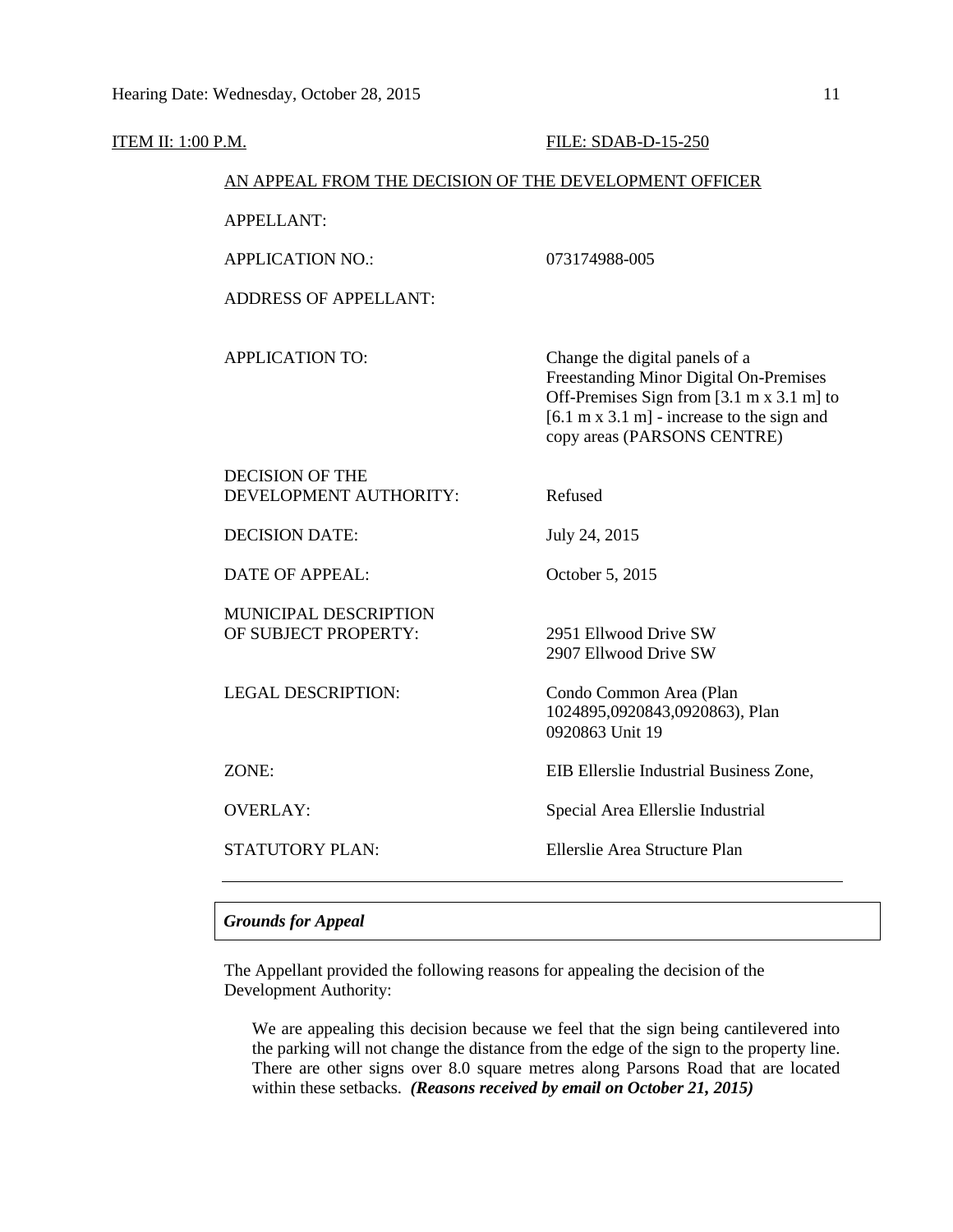#### *General Matters*

#### **Appeal Information:**

The *Municipal Government Act*, RSA 2000, c M-26 states the following:

#### **Grounds for Appeal**

**685(1)** If a development authority

- (a) fails or refuses to issue a development permit to a person,
- (b) issues a development permit subject to conditions, or
- (c) issues an order under section 645,

the person applying for the permit or affected by the order under section 645 may appeal to the subdivision and development appeal board.

#### **Appeals**

…

- **686(1)** A development appeal to a subdivision and development appeal board is commenced by filing a notice of the appeal, containing reasons, with the board within 14 days,
	- (a) in the case of an appeal made by a person referred to in section 685(1), after
		- (i) the date on which the person is notified of the order or decision or the issuance of the development permit, or

The decision of the Development Authority was dated July 24, 2015. The Notice of Appeal Period expired on August 7, 2015 and the Notice of Appeal was filed on October 5, 2015.

The Development Authority submitted two Canada Post Delivery Confirmation Receipts. The first Receipt showed that the decision of the Development Authority was delivered on July 29, 2015. However, this Receipt did not show a delivery confirmation signature, nor did it identify the individual who received notice.

A second Receipt showed that on October 1, 2015, W HINDMARSH provided a signature to confirm receipt of the decision of the Development Authority.

#### **General Provisions from the** *Edmonton Zoning Bylaw:*

Section 930.4 states that the **General Purpose** of the **EIB Ellerslie Industrial Business Zone** is:

…to provide for light industrial businesses and high technology development that carries out their operations such that no nuisance factor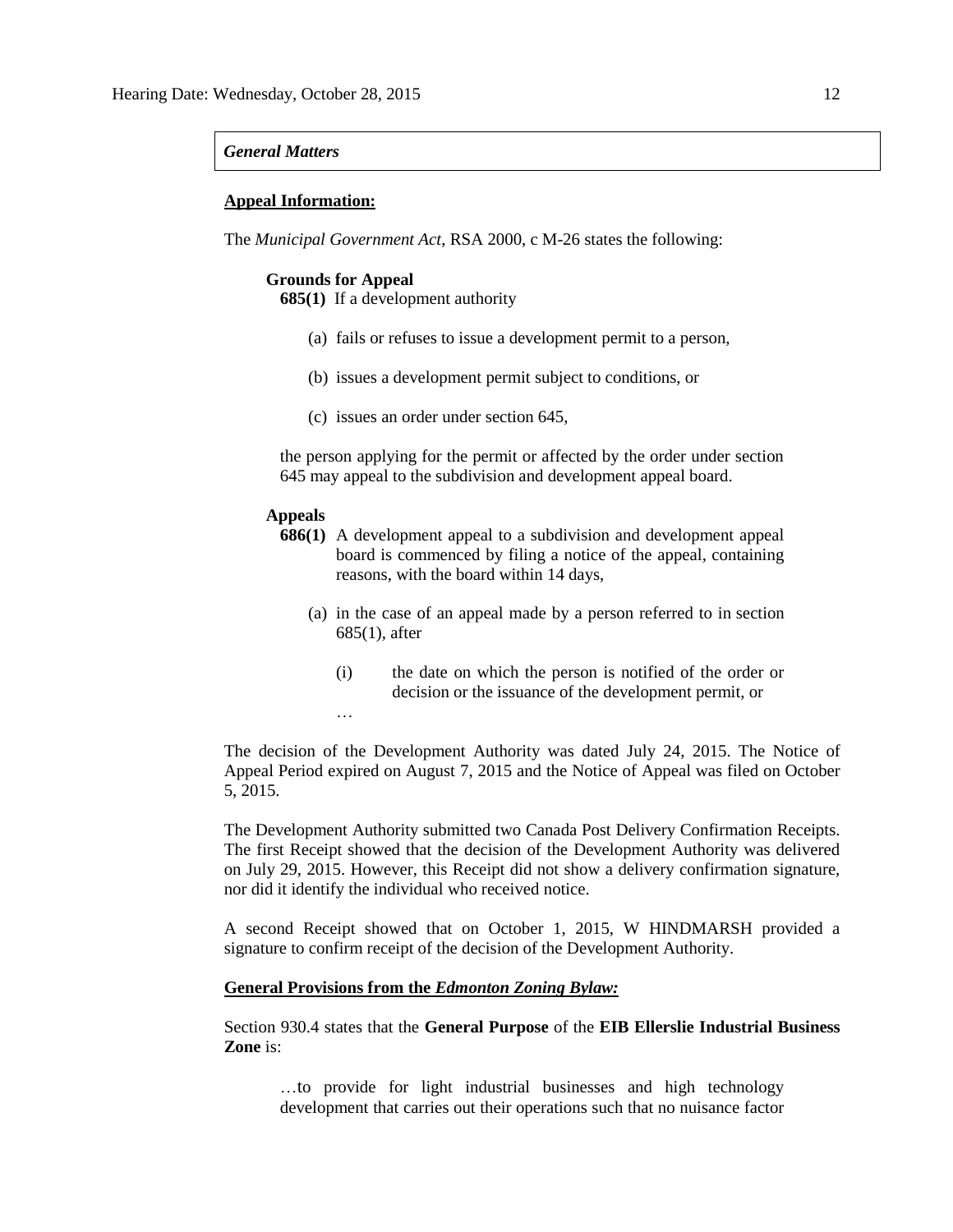is created or apparent outside an enclosed building and such that the Zone is compatible with any adjacent Non-industrial Zone.

Under Section 930.4(3)(30), **Minor Digital On-premises Off-premises Signs** is a **Discretionary Use** in the EIB Ellerslie Industrial Business Zone.

Section 7.9(7) defines **Minor Digital On-premises Off-premises Signs** as follows:

… any Sign that is remotely changed on or off Site and has a Message Duration greater than or equal to 6 seconds. Minor Digital On-premises Off-premises Signs incorporate a technology or method allowing the Sign to change Copy without having to physically or mechanically replace the Sign face or its components. The Copy on such Sign may include Copy from Minor Digital On-premises Signs and Minor Digital Off-premises Signs.

Section 930.1 states that the **General Purpose** of the **Special Area Ellerslie Industrial** designation is:

…to designate a portion of the Ellerslie Area Structure Plan as shown on Appendix I to this Section, as a Special Area and to adopt appropriate land use regulations for this Special Area in order to achieve the objectives of the Ellerslie Area Structure Plan, as adopted under Bylaw 11870, as amended.

#### *Applicable Sign Schedule*

Section 930.4(4)(12) states that "Signs shall comply with the regulations found in Schedule 59J."

#### **Development Officer's Determination**

Minor Digital On-premises Off-premises Signs are a Discretionary Use in the (EIB) Ellerslie Industrial Business Zone, and references Sign Schedule 59J. Sign Schedule 59J does not address Minor Digital Onpremises Off-premises Signs. The Development Authority has determined Sign Schedule 59F shall apply. [unedited]

#### *Maximum Height*

Section 59F.3(6)(b) states that "Minor Digital On-premises Off-premises Signs and Minor Digital Off-premises Signs shall be subject to the following regulations… the maximum Height shall be 8.0 m".

#### **Development Officer's Determination**

1) The maximum Height for a Minor Digital On-premises Off-premises sign shall be 8.0 m; (Reference Section 59F.3(6)(b))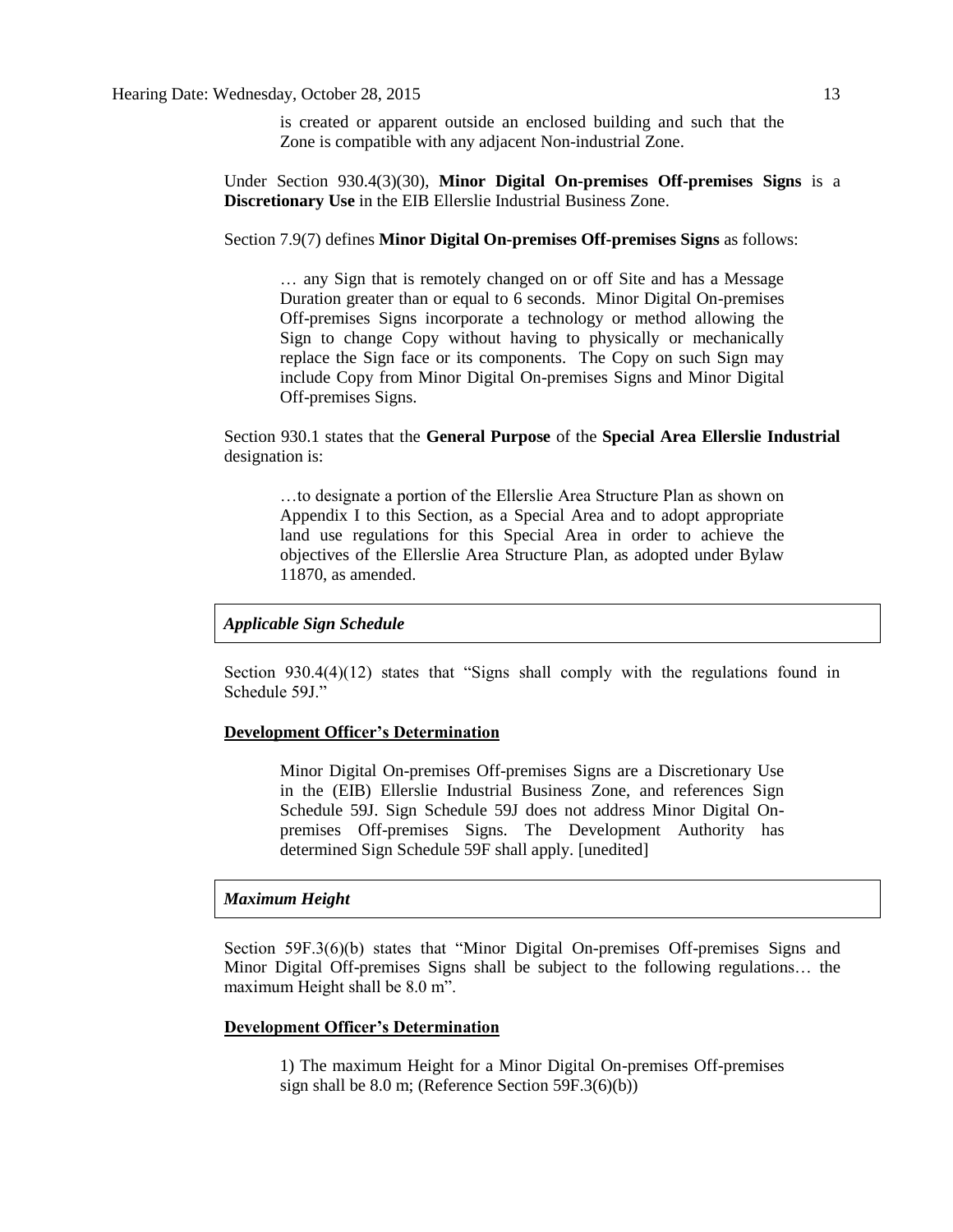Hearing Date: Wednesday, October 28, 2015 14

Proposed: 10 m: Exceeds by: 2.0 m [unedited]

### *Required Setback*

Section 59F.3(6)(j) states that "Minor Digital On-premises Off-premises Signs and Minor Digital Off-premises Signs shall be subject to the following regulations… proposed Signs with an Area greater than  $8.0 \text{ m}^2$  shall not be located within any Setback".

## **Development Officer's Determination**

2) Proposed Signs with an Area greater than 8.0 m2 shall not be located within any Setback; (Reference Section 59F.3(6)(j))

Proposed Sign Area (Digital Copy only): 18.61 m2 Required Setback in EIB and IB Zones: 6.0 m

Proposed Setback: 0.76 m Deficient by: 5.24 m [unedited]

#### *Applicability of Sign Regulations*

Section 59.1 states the following:

Any person applying to erect any Sign, or to change or relocate any existing Sign shall comply with the provisions of this Section and the applicable Sign Schedule, unless exemption from the regulations of this Section has been granted elsewhere in this Bylaw.

#### **Development Officer's Determination**

In the previous decision for a sign on this site, the Development Authority exercised discretion to allow the sign, because it was retrofitted into the existing cabinet. This application would be considered a new sign as the size of the sign has changed (increased sign and copy area) and is extending beyond the existing cabinet.

Any person applying to erect any Sign, or to change or relocate any existing Sign shall comply with the provisions of this Section and the applicable Sign Schedule. (Reference Section 59.1) [unedited]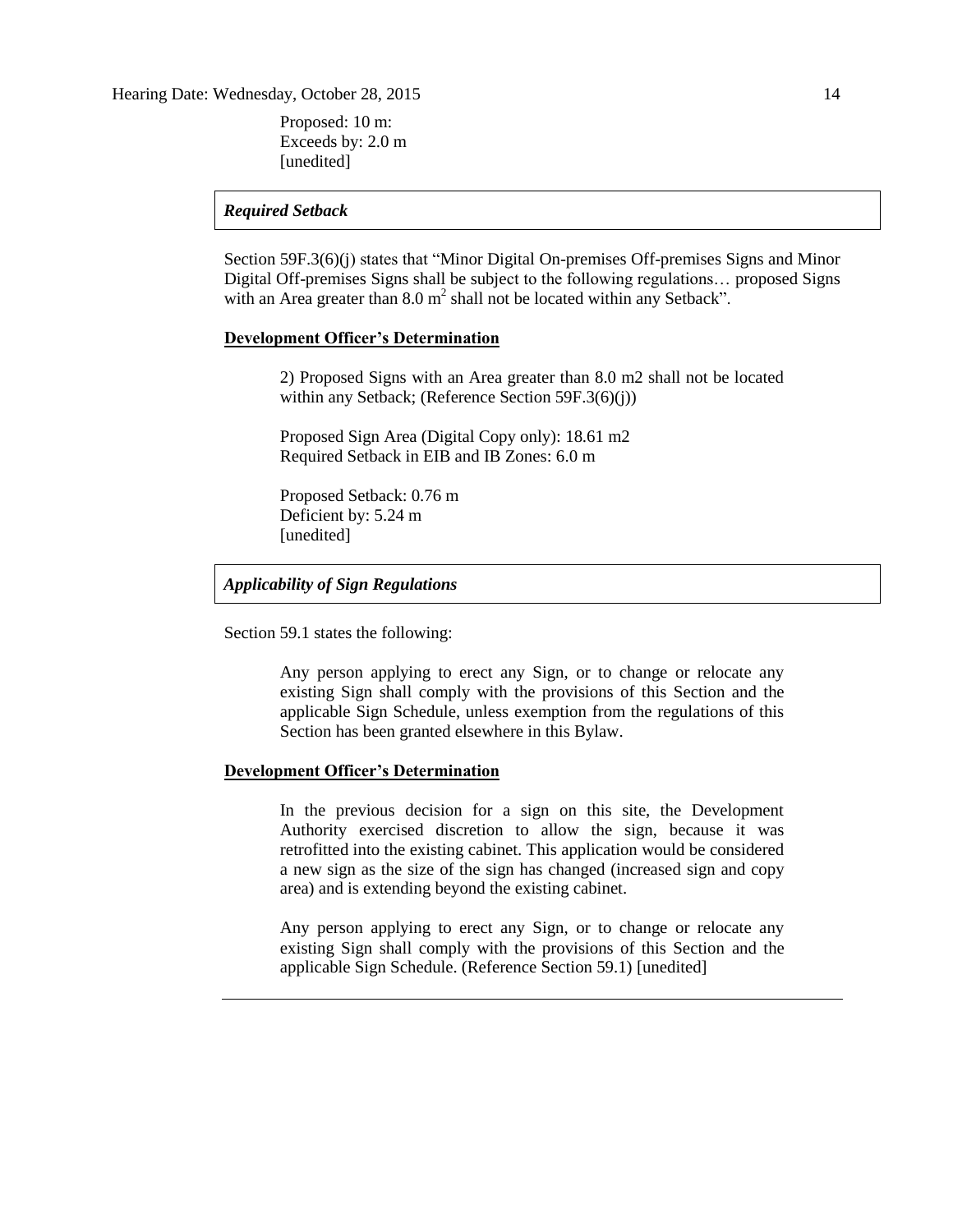## Notice to Applicant/Appellant

Provincial legislation requires that the Subdivision and Development Appeal Board issue its official decision in writing within fifteen days of the conclusion of the hearing. Bylaw No. 11136 requires that a verbal announcement of the Board's decision shall be made at the conclusion of the hearing of an appeal, but the verbal decision is not final nor binding on the Board until the decision has been given in writing in accordance with the *Municipal Government Act.*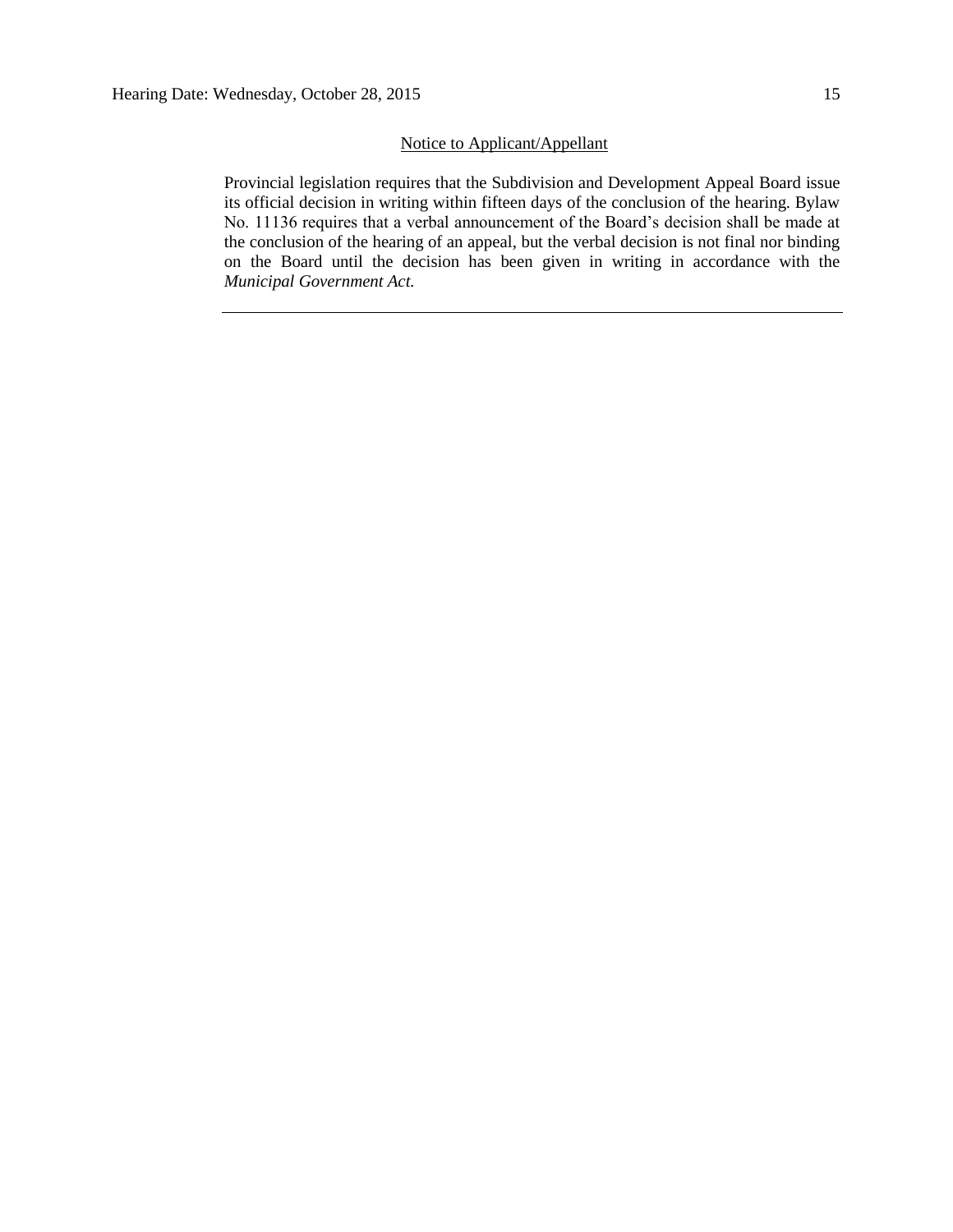| $\mathbf{I}$ THE CITY OF<br><b>iönfon</b>                                                                                                                         |                                                                          | Project Number:<br>73174988-005<br><b>Application Date:</b><br>NOV 24, 2014 |
|-------------------------------------------------------------------------------------------------------------------------------------------------------------------|--------------------------------------------------------------------------|-----------------------------------------------------------------------------|
|                                                                                                                                                                   | <b>Application for</b>                                                   | Printed:<br>October 20, 2015 at 2:08 PM<br>$1$ of $2$<br>Page:              |
|                                                                                                                                                                   | <b>Sign Combo Permit</b>                                                 |                                                                             |
| This document is a Development Permit Decision for the development application described below.                                                                   |                                                                          |                                                                             |
| <b>Applicant</b>                                                                                                                                                  | 2951 - ELLWOOD DRIVE SW                                                  | Property Address(es) and Legal Description(s)                               |
| PARSONS CENTRE                                                                                                                                                    |                                                                          | Condo Common Area (Plan                                                     |
|                                                                                                                                                                   | 2907 - ELLWOOD DRIVE SW                                                  |                                                                             |
|                                                                                                                                                                   | Plan 0920863 Unit 19                                                     |                                                                             |
| <b>Scope of Application</b><br>To change the digital panels of a Freestanding Minor Digital On-Premises Off-Premises Sign from [3.1 m x 3.1 m] to [6.1 m x 3.1 m] |                                                                          |                                                                             |
| - increase to the sign and copy areas (PARSONS CENTRE).<br><b>Permit Details</b>                                                                                  |                                                                          |                                                                             |
|                                                                                                                                                                   |                                                                          |                                                                             |
| Class of Permit:<br><b>Expiry Date:</b>                                                                                                                           | Construction Value: 130000<br>Num. of Freestanding, Projecting or Roof 0 |                                                                             |
| Num. Temp., Fasica or Temporary<br>$\bf{0}$                                                                                                                       | Signs:<br>Number of Additional Signs:                                    |                                                                             |
| Signs:                                                                                                                                                            |                                                                          |                                                                             |
| Sign Permit Label No.:                                                                                                                                            | Sign Type: Minor Digital On-premises<br>Off-premises Sign                |                                                                             |
| I/We certify that the above noted details are correct.                                                                                                            |                                                                          |                                                                             |
| Applicant signature:                                                                                                                                              |                                                                          |                                                                             |
| <b>Development Application Decision</b><br>Refused                                                                                                                |                                                                          |                                                                             |
|                                                                                                                                                                   |                                                                          |                                                                             |
|                                                                                                                                                                   |                                                                          |                                                                             |
|                                                                                                                                                                   |                                                                          |                                                                             |
|                                                                                                                                                                   |                                                                          |                                                                             |
|                                                                                                                                                                   |                                                                          |                                                                             |
|                                                                                                                                                                   |                                                                          |                                                                             |
|                                                                                                                                                                   |                                                                          |                                                                             |
|                                                                                                                                                                   |                                                                          |                                                                             |
|                                                                                                                                                                   |                                                                          |                                                                             |
|                                                                                                                                                                   |                                                                          |                                                                             |
|                                                                                                                                                                   |                                                                          |                                                                             |
|                                                                                                                                                                   |                                                                          |                                                                             |
|                                                                                                                                                                   |                                                                          |                                                                             |
|                                                                                                                                                                   |                                                                          |                                                                             |
|                                                                                                                                                                   |                                                                          |                                                                             |
|                                                                                                                                                                   |                                                                          |                                                                             |
|                                                                                                                                                                   | THIS IS NOT A PERMIT                                                     |                                                                             |
|                                                                                                                                                                   |                                                                          |                                                                             |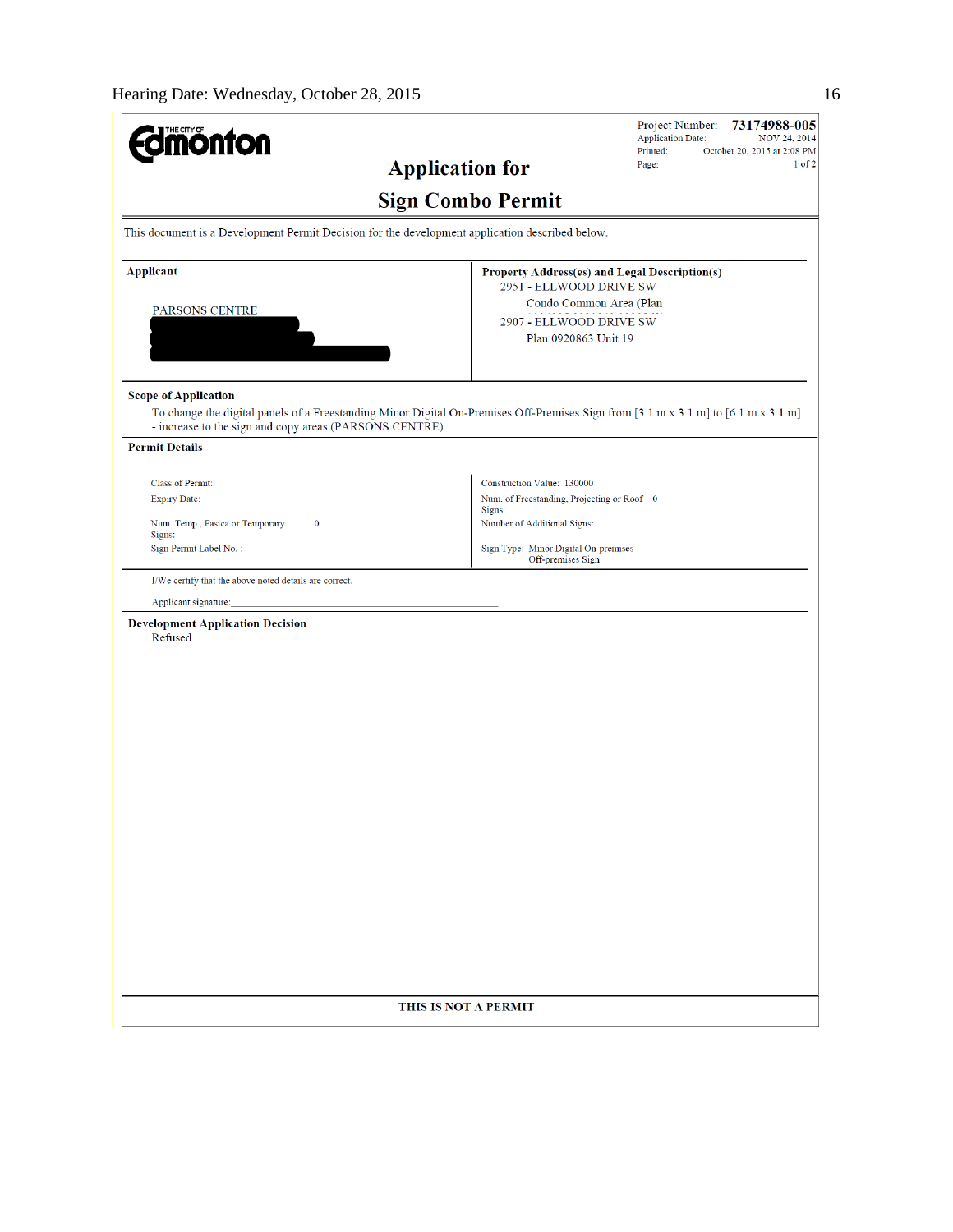| <b>onton</b>                                                                                                                                                            |                              |                                               |          | <b>Application Date:</b><br><b>NOV 24, 2014</b><br>October 20, 2015 at 2:08 PM<br>Printed:                                                                                                                                                                                  |
|-------------------------------------------------------------------------------------------------------------------------------------------------------------------------|------------------------------|-----------------------------------------------|----------|-----------------------------------------------------------------------------------------------------------------------------------------------------------------------------------------------------------------------------------------------------------------------------|
|                                                                                                                                                                         |                              | <b>Application for</b>                        |          | $2$ of $2$<br>Page:                                                                                                                                                                                                                                                         |
|                                                                                                                                                                         |                              | <b>Sign Combo Permit</b>                      |          |                                                                                                                                                                                                                                                                             |
| <b>Reason for Refusal</b><br>Development Authority has determined Sign Schedule 59F shall apply.                                                                        |                              |                                               |          | Minor Digital On-premises Off-premises Signs are a Discretionary Use in the (EIB) Ellerslie Industrial Business Zone, and<br>references Sign Schedule 59J. Sign Schedule 59J does not address Minor Digital On-premises Off-premises Signs. The                             |
| The reasons for refusal are as follow:                                                                                                                                  |                              |                                               |          |                                                                                                                                                                                                                                                                             |
|                                                                                                                                                                         |                              |                                               |          | 1) The maximum Height for a Minor Digital On-premises Off-premises sign shall be 8.0 m; (Reference Section 59F.3(6)(b))                                                                                                                                                     |
| Proposed: 10 m:<br>Exceeds by: 2.0 m                                                                                                                                    |                              |                                               |          |                                                                                                                                                                                                                                                                             |
|                                                                                                                                                                         |                              |                                               |          | 2) Proposed Signs with an Area greater than 8.0 m2 shall not be located within any Setback; (Reference Section 59F.3(6)(j))                                                                                                                                                 |
| Proposed Sign Area (Digital Copy only): 18.61 m2<br>Required Setback in EIB and IB Zones: 6.0 m                                                                         |                              |                                               |          |                                                                                                                                                                                                                                                                             |
| Proposed Setback: 0.76 m<br>Deficient by: 5.24 m                                                                                                                        |                              |                                               |          |                                                                                                                                                                                                                                                                             |
| sign and copy area) and is extending beyond the existing cabinet.                                                                                                       |                              |                                               |          | In the previous decision for a sign on this site, the Development Authority exercised discretion to allow the sign, because it was<br>retrofitted into the existing cabinet. This application would be considered a new sign as the size of the sign has changed (increased |
| and the applicable Sign Schedule. (Reference Section 59.1)<br><b>Rights of Appeal</b><br>Chapter 24, Section 683 through 689 of the Municipal Government Amendment Act. |                              |                                               |          | The Applicant has the right of appeal within 14 days of receiving notice of the Development Application Decision, as outlined in                                                                                                                                            |
| Issue Date: Jul 24, 2015                                                                                                                                                |                              | <b>Development Authority: NOORMAN, BRENDA</b> |          | Signature:                                                                                                                                                                                                                                                                  |
| Fees                                                                                                                                                                    |                              |                                               |          |                                                                                                                                                                                                                                                                             |
| Safety Codes Fee                                                                                                                                                        | <b>Fee Amount</b><br>\$50.96 | <b>Amount Paid</b>                            | Receipt# | <b>Date Paid</b>                                                                                                                                                                                                                                                            |
| Sign Building Permit Fee<br>Sign Dev Appl Fee - Digital Signs                                                                                                           | \$1,274.00<br>\$832.00       | \$832.00                                      | 02087764 | Nov 24, 2014                                                                                                                                                                                                                                                                |
| <b>Total GST Amount:</b><br><b>Totals for Permit:</b>                                                                                                                   | \$0.00<br>\$2,156.96         | \$832.00                                      |          |                                                                                                                                                                                                                                                                             |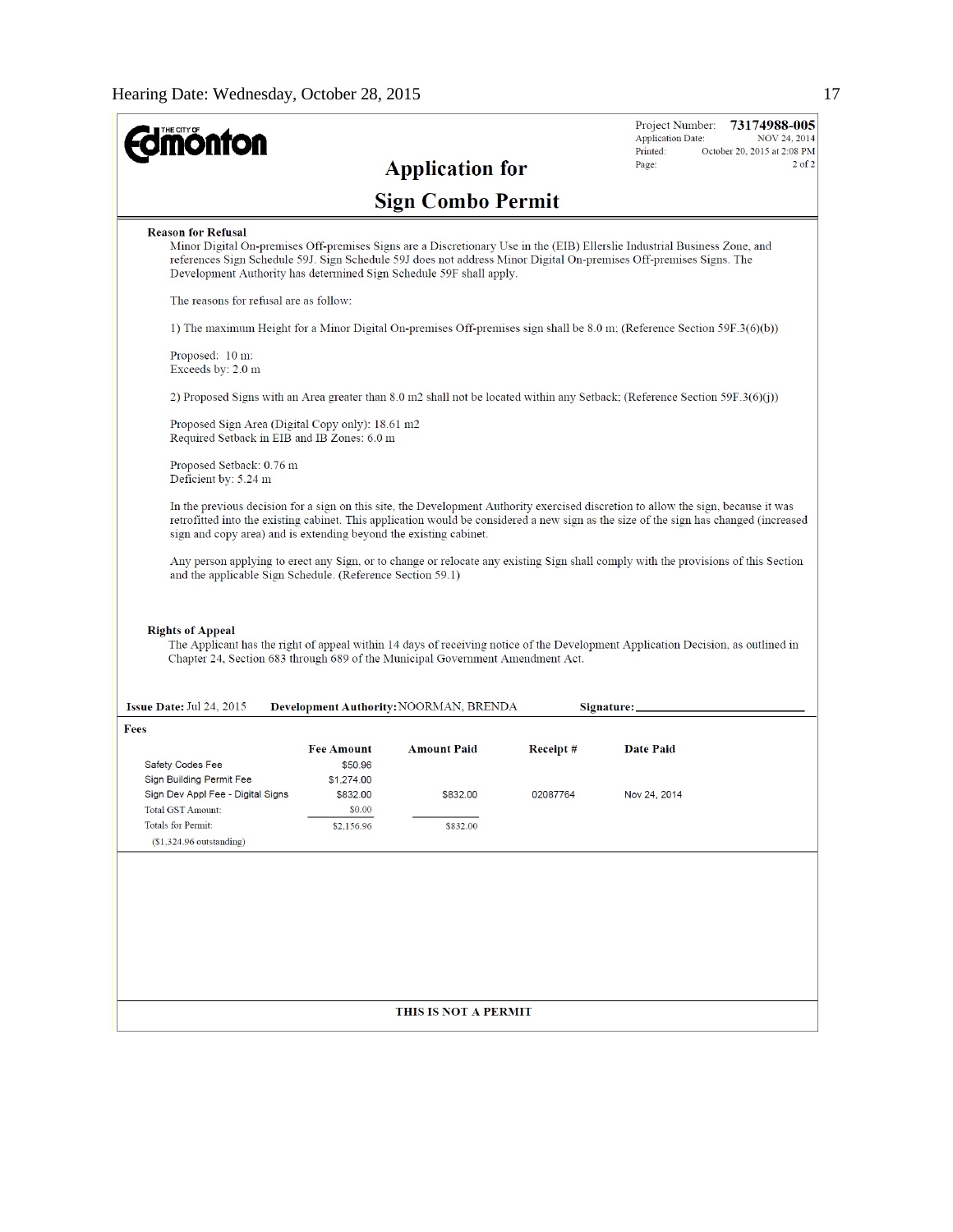